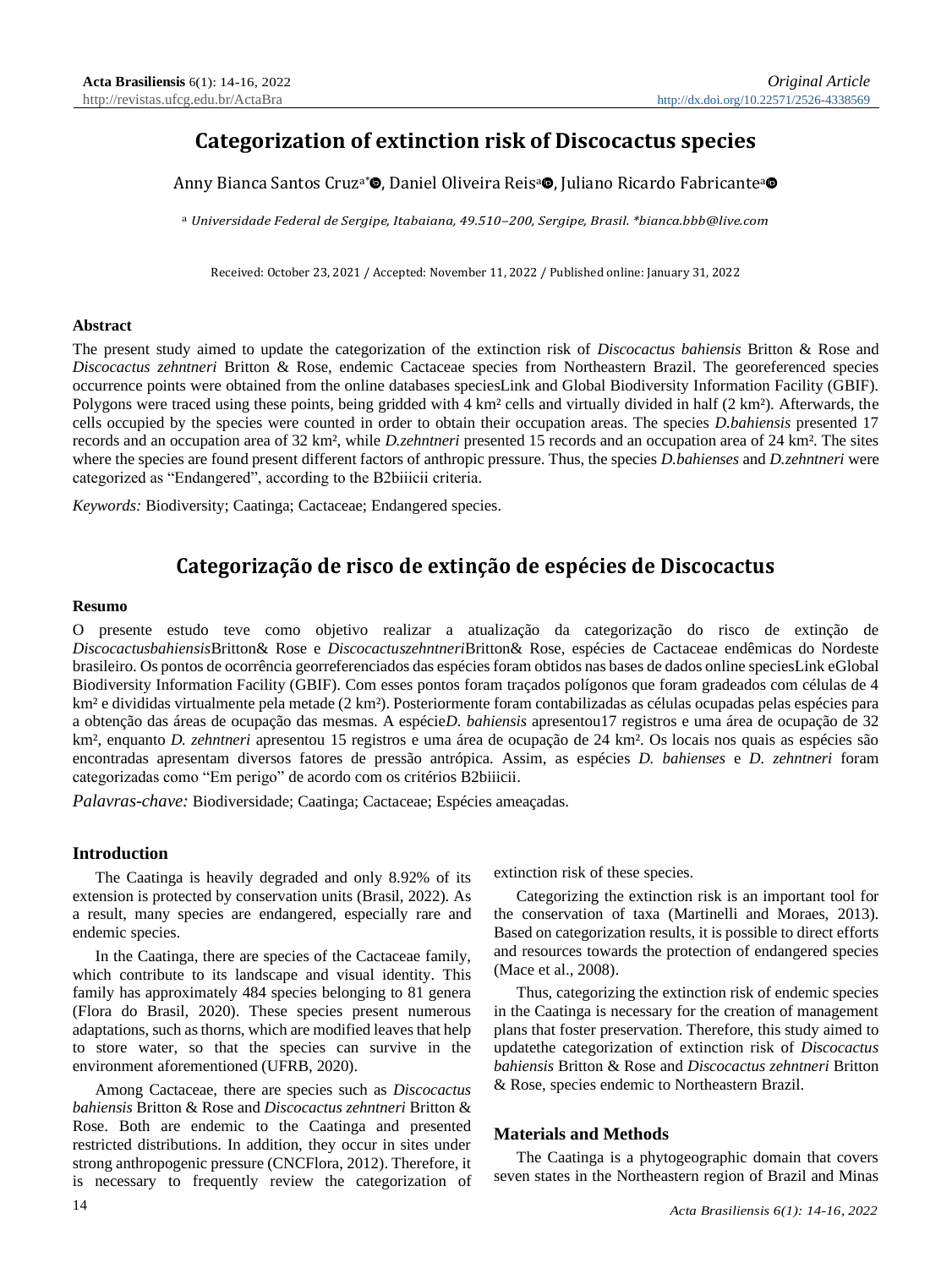Gerais. This domain has a semi-arid climate, with annual average rainfall of 1,000mm. It is also part of the global biome classified as seasonally dry tropical forests (Fernandes & Queiroz, 2018).

This phytogeographic domain is the third most degraded in the country (ASA, 2017). These are environments that suffer from agriculture and livestock, among other activities that are levers for changing their original state of conservation (Garlet, Canto & Oliveira, 2018).

Georeferenced species occurrence points were collected from the online database speciesLink (2021) and GBIF (2021). Duplicate and erroneous points were eliminated. The remaining coordinates were used to elaborate the polygon, following the principle of the minimum convex polygon, which was later gridded with 4 km<sup>2</sup> cells that were virtually divided in half (2 km²). The process was carried out separately

for each species. Cells with the proven presence of *D.bahiensis* and *D.zehntneri* were computed to obtain their occupation area (IUCN, 2019). The maps were built using the software Qgis. Finally, the sites of occurrence of the species were investigated in order to identify elements of anthropic pressure that could make it impossible for them to remain in these areas.

### **Results and Discussion**

The occupation areas obtained for *D.bahiensis* and *D.zehntneri* were 32 km² (17 records) and 24 km² (15 records), respectively (Figure 1). These results, in association with the conservation conditions of the sites where these species occur, qualify both species as "Endangered", according to the B2biiiicii criteria.



**Figure 1**. Distribution map of the occurrence points of the species *Discocactus bahiensis* Britton & Rose (A) and *Discocactus zehntneri* Britton & Rose (B), found in the Northeastern region of Brazil and being distributed in the states of Bahia, Ceará and Piauí, in the Caatinga biome.

According to CNCFlora, in 2012 the species D. *bahiensis* and D. *zehntneri* were categorized as "Vulnerable". The species D. *bahiensis* occurs exclusively in sites of the Caatinga in the states of Bahia, Piauí, and Ceará. On the other hand, D. *zehntneri* only occurs in Bahia and Ceará.

Additionally, it is possible to observe a considerable reduction in natural areas between 2012 and 2020 in some of the sites where D. *bahiensis*(Figure 2) and D*. zehntneri* (Figure 3) occur.

The conservation conditions of the Caatinga in these three states are quite similar. Extensive agriculture and livestock (Alves, Araújo, & Nascimento, 2009), selective logging (Souza, Costa, Alencar, & Lima, 2018), fires (Alves et al., 2009), and illegal plant extraction (Souza et al., 2018) are the worst current threats.

Some of the available records of the species addressed in this study were collected in periods that precede the evaluation by the MapBiomas. Thus, it is possible that part or even entire populations of both species have been excluded from the areas presented due to degradation over the years. It is advisable to carry out expeditions in order to evaluate the current state of these populations.



**Figure 2.** Map of the reduction (red color) and increase (green) of natural areas and forests, between 2012 and 2020, in the region of occurrence of *Discocactus bahiensis* Britton & Rose (black points). Source: MapBiomas.